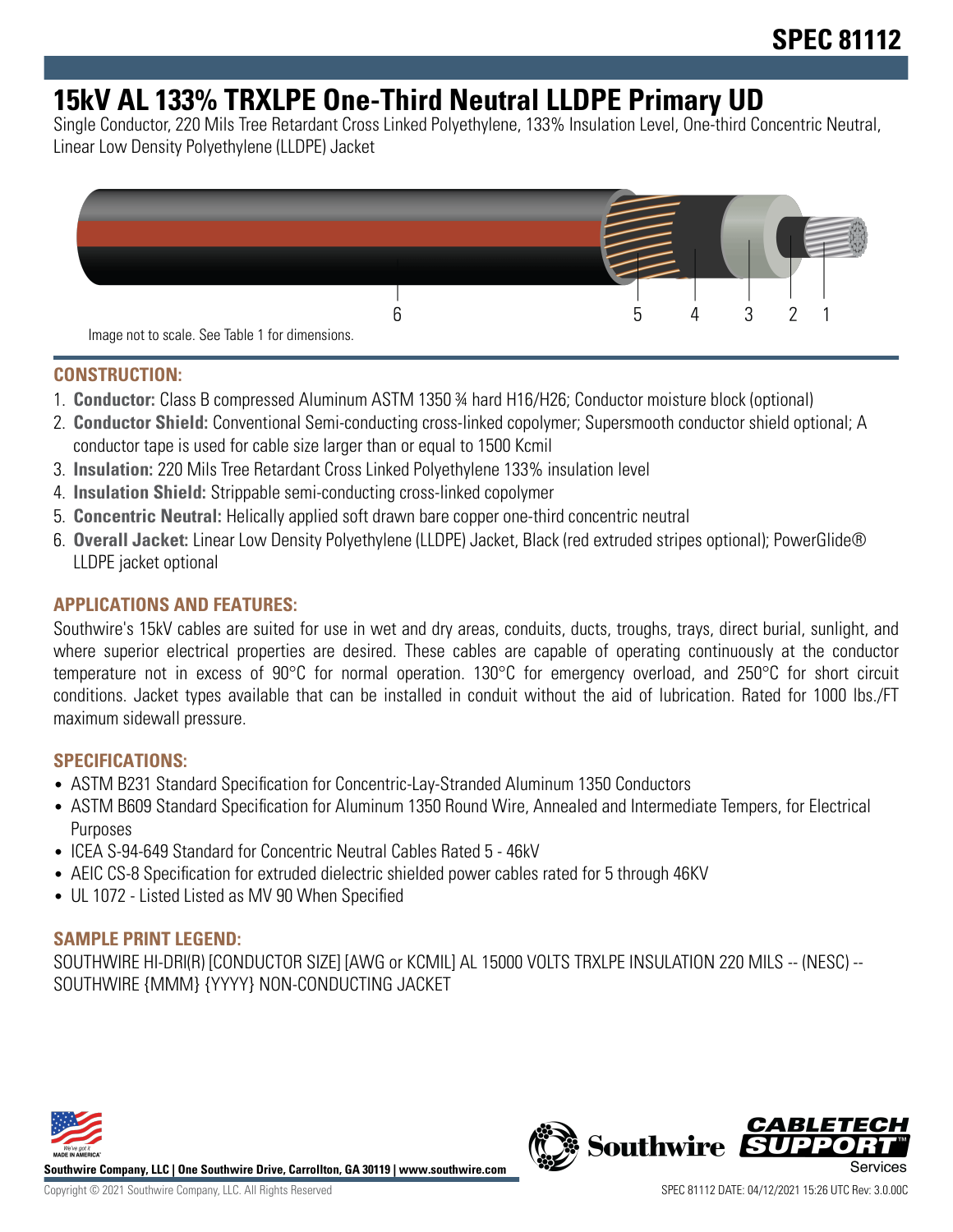## **Table 1 – Weights and Measurements**

| <b>Stock</b><br>Number | Cond.<br>Size         | <b>Diameter</b><br>Over<br>Conductor | <b>Diameter</b><br>Over<br>Insulation | Insul.<br><b>Thickness</b> | <b>Diameter</b><br>Over<br>Insulation<br>Shield | Concentric<br>Neutral | <b>Neutral DC</b><br>Resistance<br>$25^{\circ}$ C | Jacket<br><b>Thickness</b> | Approx.<br>ÒD | Approx.<br>Weight | Min<br><b>Bending</b><br>Radius | Max Pull<br>Tension* |
|------------------------|-----------------------|--------------------------------------|---------------------------------------|----------------------------|-------------------------------------------------|-----------------------|---------------------------------------------------|----------------------------|---------------|-------------------|---------------------------------|----------------------|
|                        | AWG/<br>Kcmil         | inch                                 | inch                                  | mil                        | inch                                            | No. x AWG             | $\Omega$ /1000ft                                  | mil                        | inch          | lb<br>1000ft/     | inch                            | $\mathsf{lb}$        |
| 511403                 | 2<br>(1)              | 0.258                                | 0.735                                 | 220                        | 0.815                                           | 6x14                  | 0.438                                             | 50                         | 1.043         | 461               | 12.5                            | 398                  |
| 611700                 | $\overline{2}$<br>(7) | 0.283                                | 0.760                                 | 220                        | 0.840                                           | 6x14                  | 0.438                                             | 50                         | 1.068         | 485               | 12.8                            | 398                  |
| <b>TBA</b>             | $\mathbf{1}$<br>(1)   | 0.289                                | 0.766                                 | 220                        | 0.846                                           | 6x14                  | 0.438                                             | 50                         | 1.074         | 493               | 12.9                            | 502                  |
| <b>TBA</b>             | 1<br>(19)             | 0.322                                | 0.799                                 | 220                        | 0.879                                           | 6x14                  | 0.438                                             | 50                         | 1.107         | 522               | 13.3                            | 502                  |
| <b>TBA</b>             | 1/0<br>(1)            | 0.325                                | 0.802                                 | 220                        | 0.882                                           | 6x14                  | 0.438                                             | 50                         | 1.110         | 531               | 13.3                            | 634                  |
| 611782                 | 1/0<br>(19)           | 0.352                                | 0.829                                 | 220                        | 0.909                                           | 6x14                  | 0.438                                             | 50                         | 1.137         | 555               | 13.6                            | 634                  |
| 620291                 | 2/0<br>(19)           | 0.395                                | 0.872                                 | 220                        | 0.952                                           | 10x14                 | 0.376                                             | 50                         | 1.180         | 652               | 14.2                            | 799                  |
| 627860                 | 2/0<br>(19)           | 0.395                                | 0.872                                 | 220                        | 0.952                                           | 7x14                  | 0.376                                             | 50                         | 1.180         | 616               | 14.2                            | 799                  |
| <b>TBA</b>             | 3/0<br>(19)           | 0.443                                | 0.920                                 | 220                        | 1.000                                           | 9x14                  | 0.292                                             | 50                         | 1.228         | 699               | 14.7                            | 1007                 |
| 613365                 | 4/0<br>(19)           | 0.498                                | 0.975                                 | 220                        | 1.055                                           | 11x14                 | 0.239                                             | 50                         | 1.283         | 794               | 15.4                            | 1270                 |
| 613449#                | 4/0<br>(19)           | 0.498                                | 0.975                                 | 220                        | 1.055                                           | 11x14                 | 0.239                                             | 50                         | 1.283         | 794               | 15.4                            | 1270                 |
| TBA                    | 250<br>(37)           | 0.558                                | 1.044                                 | 220                        | 1.144                                           | 13x14                 | 0.202                                             | 50                         | 1.372         | 924               | 16.5                            | 1500                 |
| 613615                 | 350<br>(37)           | 0.661                                | 1.147                                 | 220                        | 1.247                                           | 18x14                 | 0.146                                             | 50                         | 1.475         | 1140              | 17.7                            | 2100                 |
| 683847                 | 500<br>(37)           | 0.789                                | 1.275                                 | 220                        | 1.375                                           | 16x12                 | 0.104                                             | 50                         | 1.635         | 1484              | 19.6                            | 3000                 |
| 604102                 | 750<br>(61)           | 0.968                                | 1.463                                 | 220                        | 1.563                                           | 24x12                 | 0.069                                             | 80                         | 1.883         | 2064              | 22.6                            | 4500                 |
| 612494                 | 1000<br>(61)          | 1.117                                | 1.612                                 | 220                        | 1.742                                           | 20x10                 | 0.052                                             | 80                         | 2.106         | 2655              | 25.3                            | 6000                 |

All dimensions are nominal and subject to normal manufacturing tolerances

◊ Cable marked with this symbol is a standard stock item

\* Pulling tension based on pulling eye directly connected to conductor



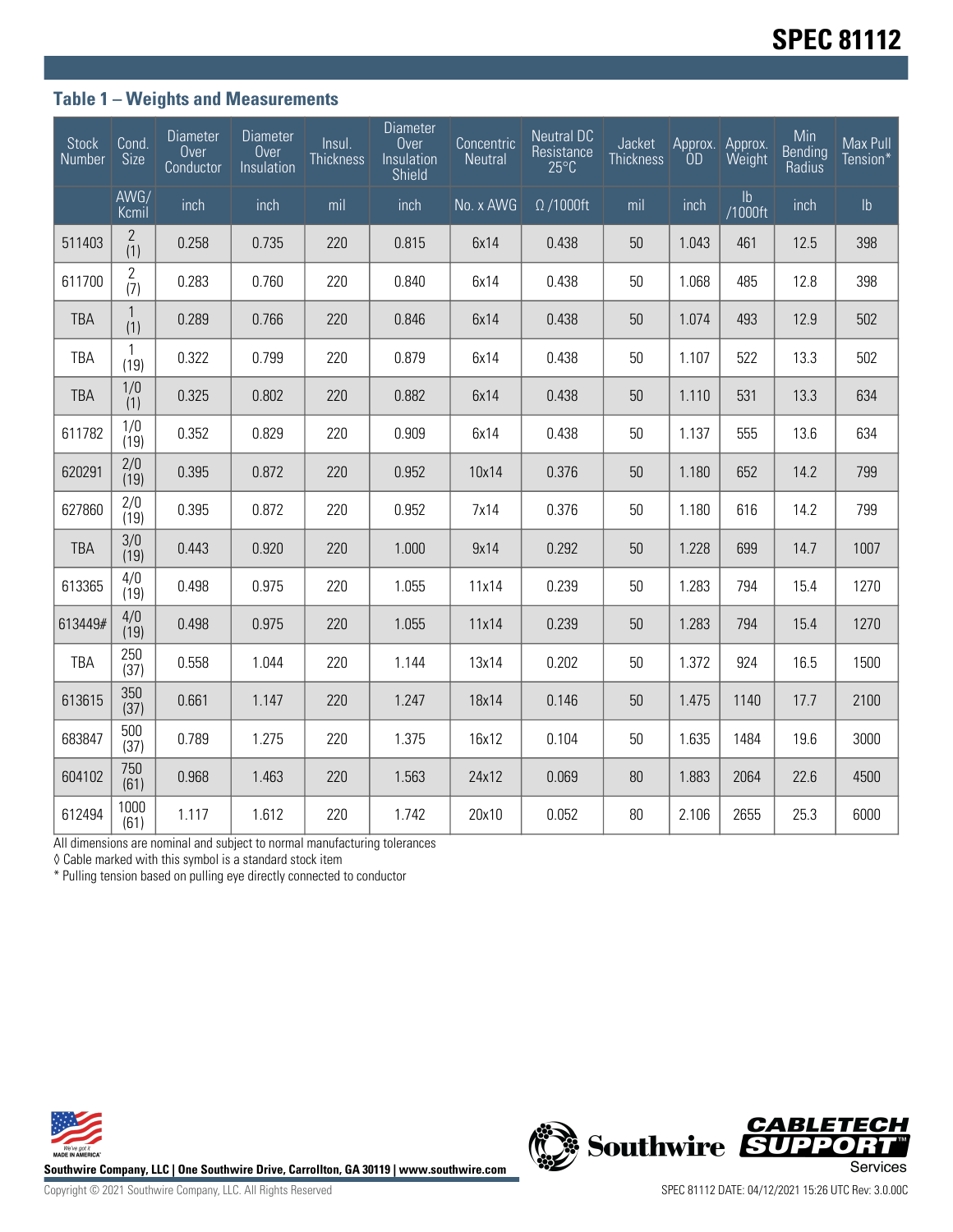# **SPEC 81112**

### **Table 2 – Electrical and Engineering Data**

| <b>Cond</b><br><b>Size</b> | <b>DC</b><br>Resistance<br>@ 25°C | AC<br>@ 90°C     | Capacitive<br>Resistance Reactance @<br>60Hz | Inductive<br>Reactance<br>@ 60Hz | Current | <b>Charging Dielectric</b><br>Loss | Zero<br>Sequence<br>Impedance* | Positive<br>Sequence<br>Impedance* | Short<br>Circuit<br>Current <sup>@</sup><br>30 Cycle | Allowable<br>Ampacity in<br>Duct 90°C1 | Allowable<br>Ampacity<br><b>Directly</b><br>Buried 90°C‡ |
|----------------------------|-----------------------------------|------------------|----------------------------------------------|----------------------------------|---------|------------------------------------|--------------------------------|------------------------------------|------------------------------------------------------|----------------------------------------|----------------------------------------------------------|
| AWG/<br>Kcmil              | $\Omega/1000$ ft                  | $\Omega/1000$ ft | $M\Omega^*1000$ ft                           | $\Omega/1000$ ft                 |         | A/1000ft W/1000ft                  | $\Omega/1000$ ft               | $\Omega/1000$ ft                   | Amp                                                  | Amp                                    | Amp                                                      |
| $\overline{2}$<br>(1)      | 0.266                             | 0.334            | 0.062                                        | 0.051                            | 0.139   | 0.362                              | $0.652 + j0.233$               | $0.335 + j0.051$                   | 2196.1                                               | 120                                    | 150                                                      |
| $\overline{2}$<br>(7)      | 0.266                             | 0.334            | 0.059                                        | 0.049                            | 0.147   | 0.382                              | $0.651 + j0.232$               | $0.335 + j0.049$                   | 2196.1                                               | 120                                    | 150                                                      |
| $\mathbf{1}$<br>(1)        | 0.211                             | 0.265            | 0.058                                        | 0.049                            | 0.149   | 0.387                              | $0.582 + j0.232$               | $0.266 + j0.049$                   | 2196.1                                               | 140                                    | 175                                                      |
| $\mathbf{1}$<br>(19)       | 0.211                             | 0.265            | 0.054                                        | 0.048                            | 0.159   | 0.413                              | $0.581 + j0.230$               | $0.266 + j0.048$                   | 2196.1                                               | 140                                    | 175                                                      |
| 1/0<br>(1)                 | 0.168                             | 0.211            | 0.054                                        | 0.047                            | 0.160   | 0.416                              | $0.527 + 0.230$                | $0.212 + j0.047$                   | 2196.1                                               | 155                                    | 195                                                      |
| 1/0<br>(19)                | 0.168                             | 0.211            | 0.051                                        | 0.046                            | 0.168   | 0.437                              | $0.527 + j0.230$               | $0.212 + j0.046$                   | 2196.1                                               | 155                                    | 195                                                      |
| 2/0<br>(19)                | 0.133                             | 0.167            | 0.048                                        | 0.045                            | 0.181   | 0.471                              | $0.459 + j0.190$               | $0.168 + j0.045$                   | 4182                                                 | 180                                    | 225                                                      |
| 2/0<br>(19)                | 0.133                             | 0.167            | 0.048                                        | 0.045                            | 0.181   | 0.471                              | $0.459 + j0.190$               | $0.168 + j0.045$                   | 2562.1                                               | 180                                    | 225                                                      |
| 3/0<br>(19)                | 0.105                             | 0.132            | 0.044                                        | 0.043                            | 0.196   | 0.508                              | $0.383 + j0.137$               | $0.133 + j0.043$                   | 3294.2                                               | 200                                    | 255                                                      |
| 4/0<br>(19)                | 0.0836                            | 0.105            | 0.041                                        | 0.042                            | 0.212   | 0.551                              | $0.322 + j0.105$               | $0.107 + j0.042$                   | 4026.2                                               | 235                                    | 285                                                      |
| 4/0<br>(19)                | 0.0836                            | 0.105            | 0.041                                        | 0.042                            | 0.212   | 0.551                              | $0.322 + j0.105$               | $0.107 + j0.042$                   | 4026.2                                               | 235                                    | 285                                                      |
| 250<br>(37)                | 0.0707                            | 0.089            | 0.037                                        | 0.041                            | 0.233   | 0.604                              | $0.279 + j0.085$               | $0.091 + j0.040$                   | 4758.3                                               |                                        |                                                          |
| 350<br>(37)                | 0.0505                            | 0.064            | 0.033                                        | 0.039                            | 0.263   | 0.683                              | $0.208 + j0.057$               | $0.066 + j0.038$                   | 6588.4                                               | 310                                    | 375                                                      |
| 500<br>(37)                | 0.0354                            | 0.045            | 0.029                                        | 0.037                            | 0.301   | 0.781                              | $0.151 + j0.042$               | $0.048 + j0.036$                   | 9304.6                                               | 370                                    | 450                                                      |
| 750<br>(61)                | 0.0236                            | 0.030            | 0.024                                        | 0.036                            | 0.356   | 0.924                              | $0.102 + j0.029$               | $0.035 + j0.034$                   | 13956.9                                              | 460                                    | 545                                                      |
| 1000<br>(61)               | 0.0177                            | 0.023            | 0.022                                        | 0.035                            | 0.399   | 1.037                              | $0.077 + j0.026$               | $0.029 + j0.032$                   | 18488.1                                              | 520                                    | 620                                                      |

\* Calculations are based on three cables triplexed / concentric shield / Conductor temperature of 90°C / Shield temperature of 45°C / Earth resistivity of 100 ohmsmeter

† Ampacities are based on Figure 7 of ICEA T-117-734 (Single circuit trefoil, 100% load factor, 90°C conductor temperature, earth RHO 90, 36" burial depth) ‡ Ampacities are based on Figure 1 of ICEA T-117-734 (Single circuit trefoil, 100% load factor, 90°C conductor temperature, earth RHO 90, 36" burial depth)



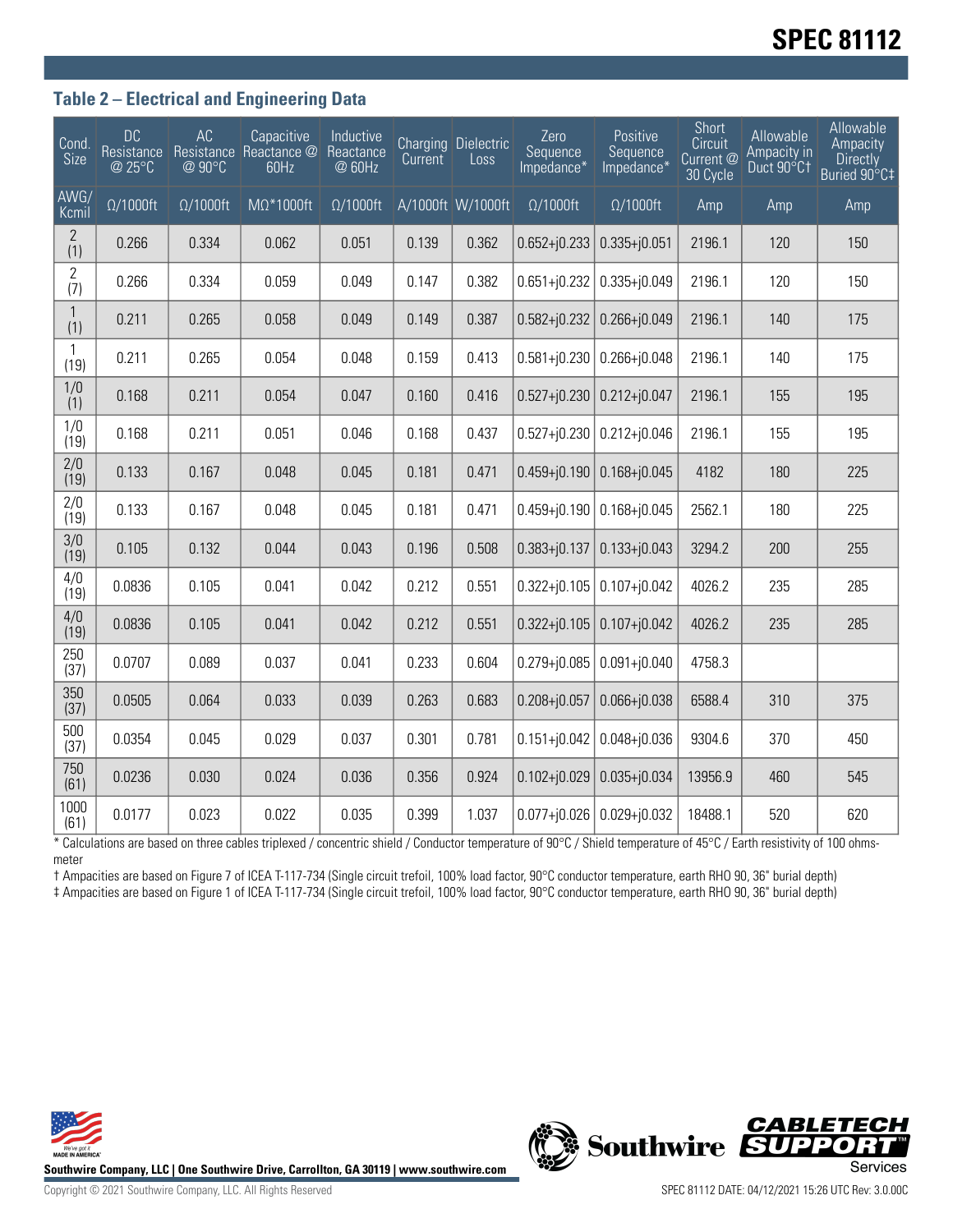## **Table 3 – Weights and Measurements (Metric)**

| <b>Stock</b><br>Number | Cond.<br>Size         | <b>Diameter</b><br>Over<br>Conductor | <b>Diameter</b><br>Over<br>Insulation | $ln$ sul.<br>Thickness | <b>Diameter</b><br>Over<br>Insulation<br>Shield | Concentric<br>Neutral | <b>Neutral DC</b><br>Resistance<br>$25^{\circ}$ C | Jacket<br>Thickness | Approx.<br>ÒD | Approx.<br>Weight | Min<br>Bending<br>Radius | Max Pull<br>Tension* |
|------------------------|-----------------------|--------------------------------------|---------------------------------------|------------------------|-------------------------------------------------|-----------------------|---------------------------------------------------|---------------------|---------------|-------------------|--------------------------|----------------------|
|                        | AWG/<br>Kcmil         | mm                                   | mm                                    | mm                     | mm                                              | No. x AWG             | $\Omega$ /km                                      | mm                  | mm            | kg/km             | mm                       | newton               |
| 511403                 | $\overline{2}$<br>(1) | 6.55                                 | 18.67                                 | 5.59                   | 20.70                                           | 6x14                  | 1.44                                              | 1.27                | 26.49         | 686               | 317.50                   | 1771                 |
| 611700                 | $\overline{2}$<br>(7) | 7.19                                 | 19.30                                 | 5.59                   | 21.34                                           | 6x14                  | 1.44                                              | 1.27                | 27.13         | 722               | 325.12                   | 1771                 |
| <b>TBA</b>             | $\mathbf{1}$<br>(1)   | 7.34                                 | 19.46                                 | 5.59                   | 21.49                                           | 6x14                  | 1.44                                              | 1.27                | 27.28         | 734               | 327.66                   | 2234                 |
| <b>TBA</b>             | 1<br>(19)             | 8.18                                 | 20.29                                 | 5.59                   | 22.33                                           | 6x14                  | 1.44                                              | 1.27                | 28.12         | 777               | 337.82                   | 2234                 |
| <b>TBA</b>             | 1/0<br>(1)            | 8.25                                 | 20.37                                 | 5.59                   | 22.40                                           | 6x14                  | 1.44                                              | 1.27                | 28.19         | 790               | 337.82                   | 2821                 |
| 611782                 | 1/0<br>(19)           | 8.94                                 | 21.06                                 | 5.59                   | 23.09                                           | 6x14                  | 1.44                                              | 1.27                | 28.88         | 826               | 345.44                   | 2821                 |
| 620291                 | 2/0<br>(19)           | 10.03                                | 22.15                                 | 5.59                   | 24.18                                           | 10x14                 | 1.23                                              | 1.27                | 29.97         | 970               | 360.68                   | 3556                 |
| 627860                 | 2/0<br>(19)           | 10.03                                | 22.15                                 | 5.59                   | 24.18                                           | 7x14                  | 1.23                                              | 1.27                | 29.97         | 917               | 360.68                   | 3556                 |
| <b>TBA</b>             | 3/0<br>(19)           | 11.25                                | 23.37                                 | 5.59                   | 25.40                                           | 9x14                  | 0.96                                              | 1.27                | 31.19         | 1040              | 373.38                   | 4481                 |
| 613365                 | 4/0<br>(19)           | 12.65                                | 24.76                                 | 5.59                   | 26.80                                           | 11x14                 | 0.78                                              | 1.27                | 32.59         | 1182              | 391.16                   | 5652                 |
| 613449#                | 4/0<br>(19)           | 12.65                                | 24.76                                 | 5.59                   | 26.80                                           | 11x14                 | 0.78                                              | 1.27                | 32.59         | 1182              | 391.16                   | 5652                 |
| <b>TBA</b>             | 250<br>(37)           | 14.17                                | 26.52                                 | 5.59                   | 29.06                                           | 13x14                 | 0.66                                              | 1.27                | 34.85         | 1375              | 419.10                   | 6675                 |
| 613615                 | 350<br>(37)           | 16.79                                | 29.13                                 | 5.59                   | 31.67                                           | 18x14                 | 0.48                                              | 1.27                | 37.47         | 1697              | 449.58                   | 9345                 |
| 683847                 | 500<br>(37)           | 20.04                                | 32.39                                 | 5.59                   | 34.93                                           | 16x12                 | 0.34                                              | 1.27                | 41.53         | 2208              | 497.84                   | 13350                |
| 604102                 | 750<br>(61)           | 24.59                                | 37.16                                 | 5.59                   | 39.70                                           | 24x12                 | 0.23                                              | 2.03                | 47.83         | 3072              | 574.04                   | 20025                |
| 612494                 | 1000<br>(61)          | 28.37                                | 40.94                                 | 5.59                   | 44.25                                           | 20x10                 | 0.17                                              | 2.03                | 53.49         | 3951              | 642.62                   | 26700                |

All dimensions are nominal and subject to normal manufacturing tolerances

◊ Cable marked with this symbol is a standard stock item

\* Pulling tension based on pulling eye directly connected to conductor